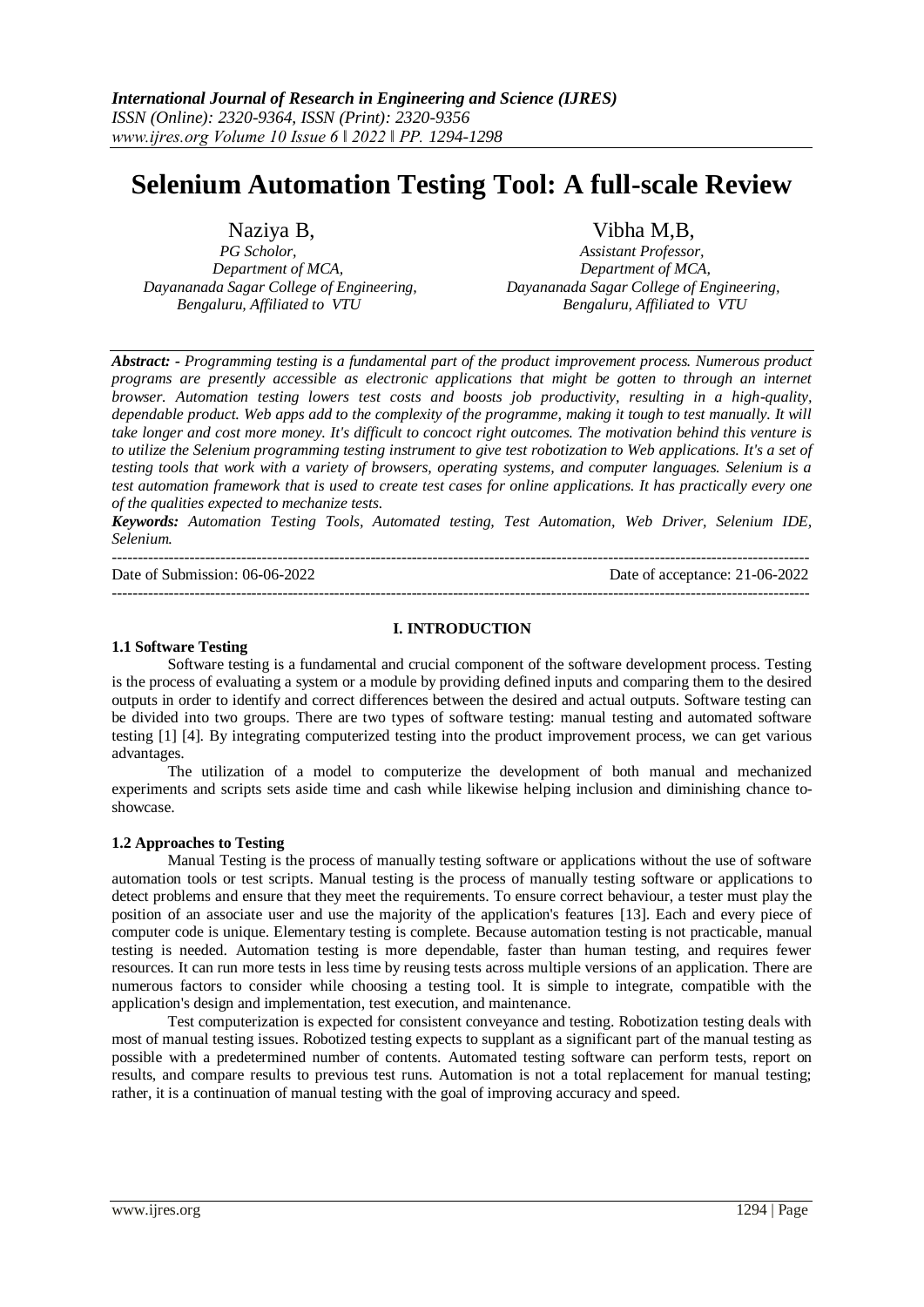

**1.3 Manual vs. Automated Testing: A Comparison**

Table 1.1 Comparison between manual and automation testing [11].

# **1.4 Automation's Advantages**

The execution of automated tests is substantially faster after the initial time spent creating test scripts. Test scripts cannot be forgotten after they have been produced and uploaded to the test suite, however manual testers may forget to complete some tests. Furthermore, automated tests are more accurate than manual tests since they are free of human mistake. As a result, businesses have discovered that automation software testing is an essential part of a successful software development project. What makes automated testing so vital to today's software organisations is that they invest more money in Test Automation solutions [12]. They are:

- Automation Testing takes less time and is less expensive to complete.
- Accuracy is improved through testing.
- Increase the number of tests you run.
- Automation testing accomplishes what manual testing cannot.

Automation Testing is used to quickly and regularly re-run test suites that were previously conducted manually. It is beneficial to both developers and testers [3]. Companies prefer "Automation Framework" for automation testing. The tester's main goal is to uncover all possible flaws in the software and report them to the developer so that the product's quality can be improved [6]. When it comes to client happiness, software quality becomes critical.

 Perform Manual testing is a tedious technique that requires more exertion, isn't reusable inferable from the absence of a prearranging choice, and misses a few issues.

 Automation testing solves all of the challenges associated with manual testing by utilising automation frameworks like as Selenium, QTP, and Win Runner. Manual testing is inconvenient and ineffective. Automation testing is more convenient and efficient. We can also save time and costs by automating testing. There are two kinds of testing instruments:

- Open source software testing tool. (Selenium Web Driver).
- Commercial testing software (QTP, Win runner, QA Load, and QA Test).

# **II. ANALYSIS**

A system's behavioural feature is represented by a quality factor. Correctness, dependability, efficiency, testability, portability, and reusability are examples of high-level quality factors [8]. External qualities of a software system are known as quality factors. The test-ability of a system is more important to the software quality assurance team so that other factors like correctness, dependability, and efficiency may be easily confirmed through testing [10]. Functional quality, on the other hand, is usually imposed and measured through software testing. Quality cannot be determined by evaluating a finished product. As a result, testing is critical in achieving and evaluating the quality of a software product.

On the one hand, during development, we perform a test–find defects–fix cycle to increase product quality.

# **2.1 Automated Software Testing Requirements**

None of the tests are automated. For a test to be automated, it must meet specific criteria. There are a variety of reasons for this, including financial constraints and a lack of manpower. There are a few fundamental questions whose answers can help you determine whether or not the test should be automated.

They are as follows [14]

- Is it possible to characterize the test arrangement's activities?
- Is it important to rehash the means in the grouping a few times?
- Is it conceivable to mechanize the strategy?
- Is the test application's presentation a similar whether it's computerized or manual?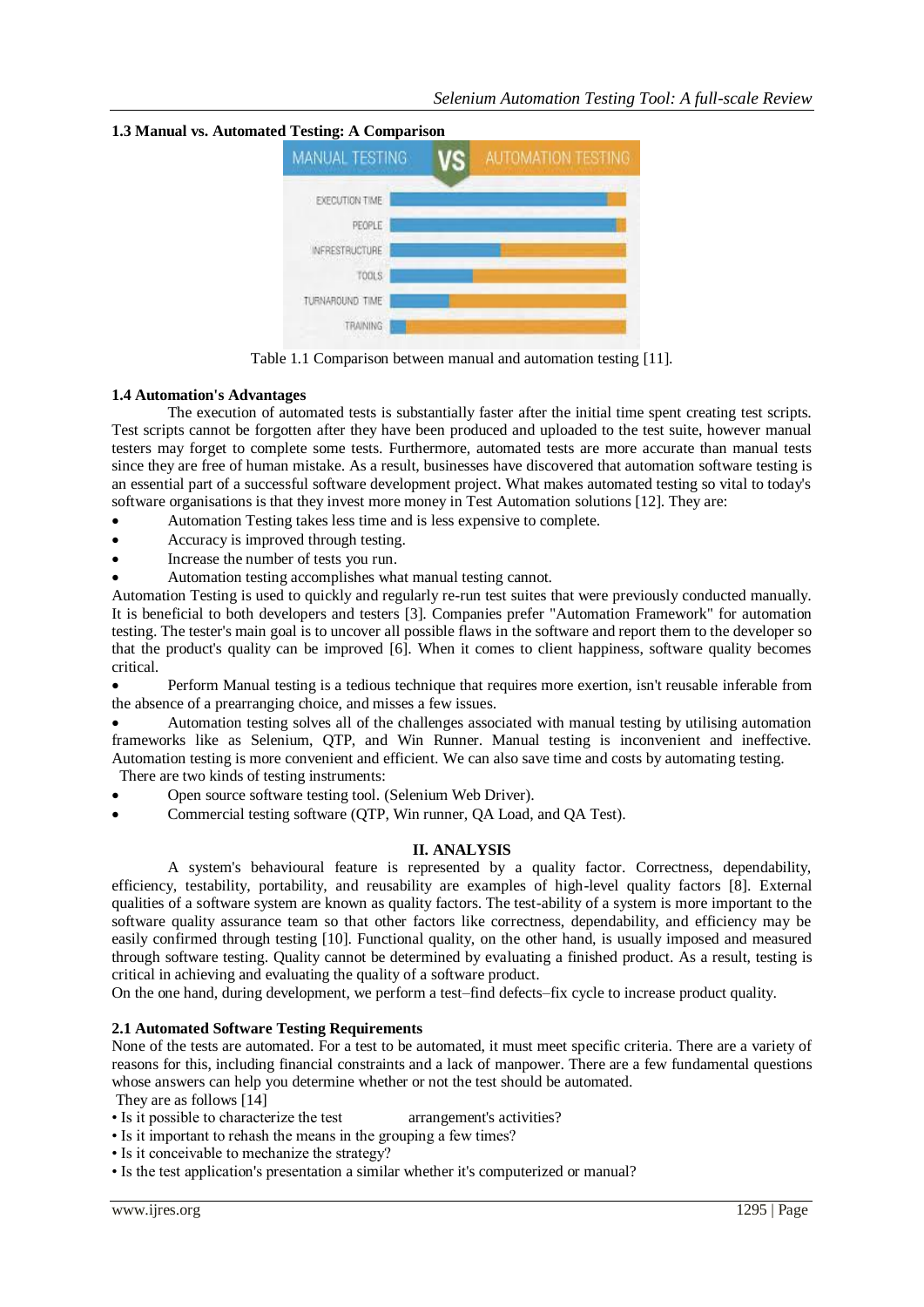• Is it important to run the tests on a wide range of equipment designs?

#### **2.2 Life Cycle Diagram of the Test Automation Process**



Figure 2.2.1: Automation lifecycle [12].

### **2.3 Complete Test Automation and Create a Test Plan:**

This step determines which tests can be automated. The method of test automation is comparable to that of software development. Automating a test requires a similar amount of effort. It follows a similar cycle to that of a software development project [5].

### **III. SELENIUM INTRODUCTION**

The Selenium Platform is a free and open-source test robotization system for mechanized testing. Selenium is a gathering of programming devices that permit you to follow test robotization in an extraordinary strategy. It permits you to manage across a wide scope of working frameworks and programs. It works with an assortment of programming dialects. Counting yet not restricted to Groovy, Ruby, Perl, Python, Java, C, and PhP. Selenium is made up of a number of components, the most important of which are three tools. Everyone has a certain job to play in the event of web application test automation.

 **Selenium IDE** : Selenium IDE gives a graphical UI to making Selenium experiments. Selenium IDE is a Firefox add-on that permits analysers to record their activities as they travel through a cycle.

 **Selenium RC** : A client-server design takes Selenium orders from the manager and runs them through the program. It generates more complicated tests by utilising the full capabilities of programming languages such as Java, C, PHP, Groovy, Python, Ruby, and PERL.

 **Selenium Web Driver**: The heir to Selenium RC, Selenium Web Driver gives commands to the browser and returns results.

 **Selenium Grid:** Selenium Grid is an answer that permits you to run tests in lined up on various PCs and programs simultaneously, bringing about a more limited execution time.

Web applications, in comparison to desktop systems, require additional modifications, such as system updates, security assaults, and user preferences. Companies cannot afford to apply regression testing to a system as a whole since the expected turnaround time for patches is low. They offered a solution to this problem when businesses are confronted with security breaches. In this case, regression testing is only applied to the code that has been changed.

It contains a variety of characteristics that are beneficial to developers. Selenium IDE is used for recording and playback, and it is also easy to use for developers that are new to the development side.

Selenium RC or Web Driver can be used by developers who are proficient in programming languages [10]. The selenium grid can be used to execute concurrent selenium tests. By selecting the appropriate framework, one can save time and money while also improving software quality.

The phases of the Selenium testing process are as follows: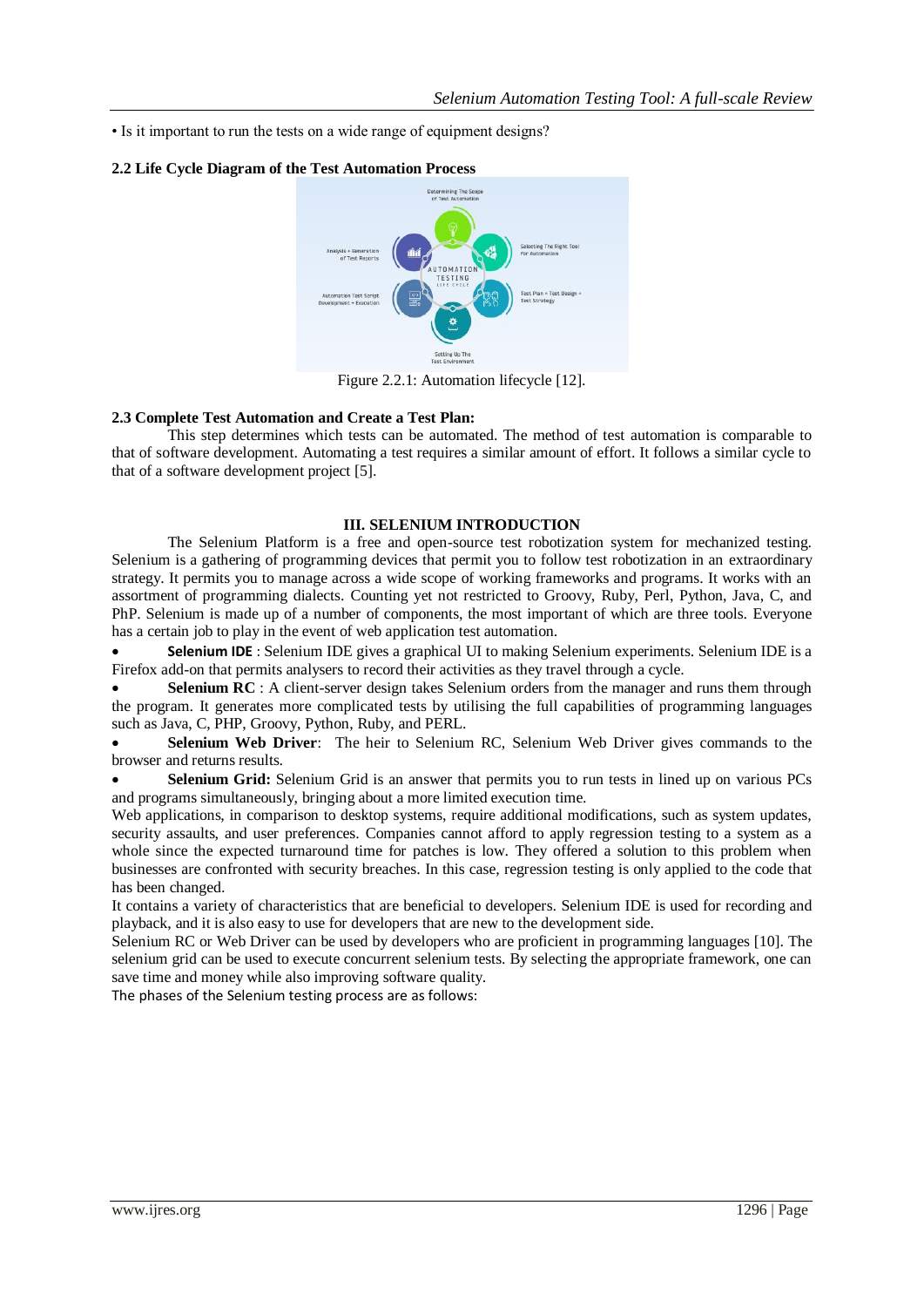

Figure 3.1: Selenium Testing Process [4].

# **IV. FRAMEWORK FOR AUTOMATION TESTS**

In a software test plan, it is impossible to automate every test case. All GUI elements, database connections, validations, and so on are being tested. Can also be efficiently automated. When selecting whether or not to automate testing, take into account the following factors: Products that necessitate the repeated administration of the same tests. Product specifications aren't updated too often. Languages such as Java, vbscript, and automated software tools can all be used to automate processes. Test automation can be aided by a variety of tools. Unit testing is usually done with the JUnit [6] Automation Framework. Selenium [2] [7] and the Selenium Web Driver [7] are both used for web application testing. These instruments aid in the development of a testing framework.

It also covers the logical relationships between these components, as well as the physical structures necessary to create and implement tests.

Figure 4.1 depicts the framework structure. It includes the selenium [2] module, which is critical for the interplay between the framework and the web application under test.



Figure 4.1: Overview of automation framework structure [5].

Frameworks come in a variety of shapes and sizes:

 Linear Structure–This is the most basic framework. A single programme was built for successive stages in a test script. There is no modularity.

 Data driven Framework - A system like this is utilized to test the way of behaving of an activity with a variable arrangement of information.

 Keyword driven Framework -Keyword-driven GUI provides a list of keywords that are used to create test cases. Some arguments or values may be required in order to utilise the keyword. Each keyword has its own set of arguments, which can be either a static value or a value from a data table.